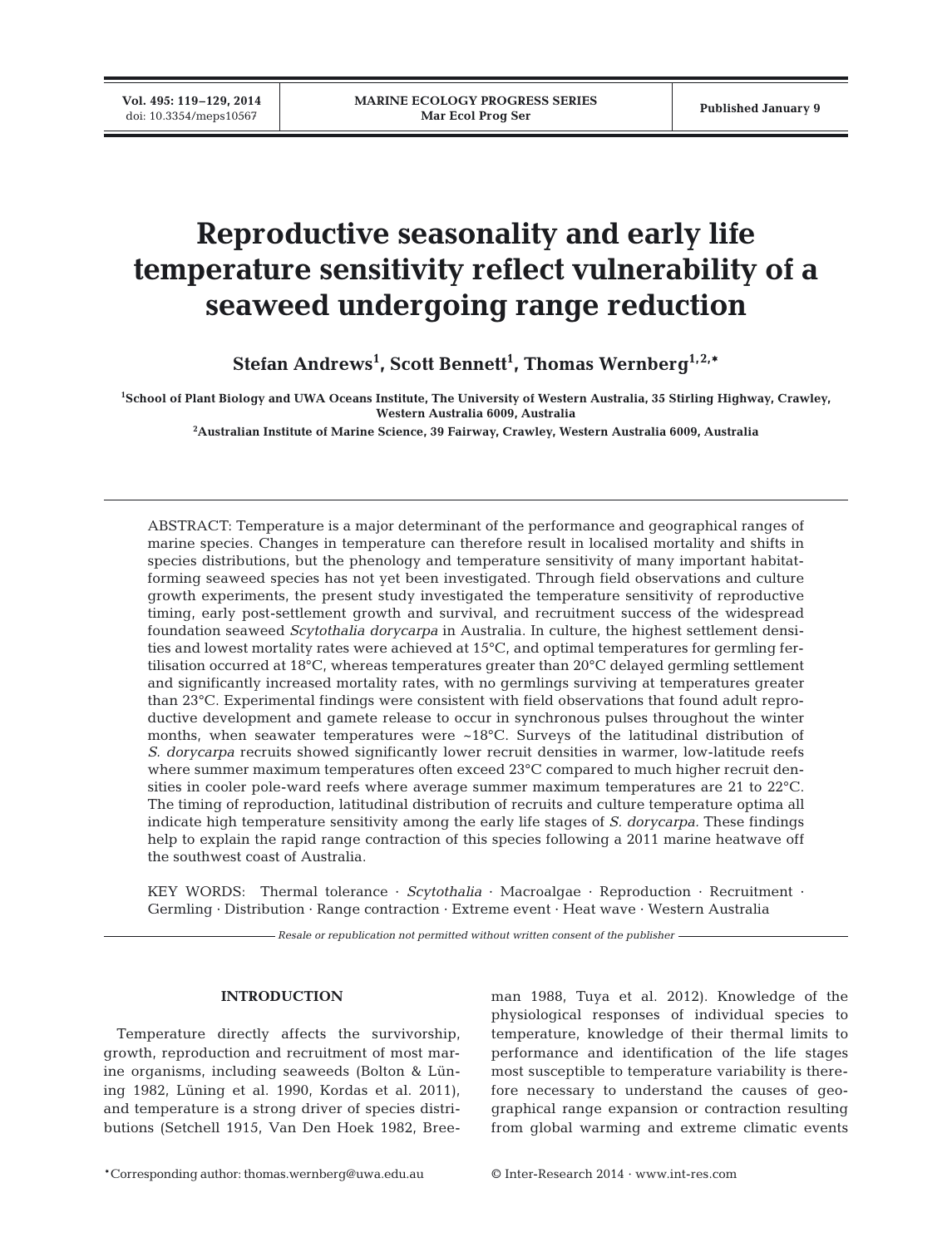(e.g. Walther et al. 2002, Root et al. 2003, Wernberg et al. 2011a). Understanding the physical thresholds leading to changes in species distributions holds particular significance for functionally important species whose addition or removal can result in cascading and often devastating effects on other species within the ecosystem (Ling 2008, Wernberg et al. 2013).

In the austral summer (January to April) of 2011, habitat-forming seaweeds along the south-western coast of Australia were severely affected by a mar ine heatwave, whereby soaring sea surface temperatures reached unprecedented levels >3°C above long-term monthly averages for several consecutive weeks (Feng et al. 2013, Pearce & Feng 2013, Wernberg et al. 2013). In the wake of this 'marine heatwave', many biological effects were reported, including extensions and contractions in species distributions, variations in recruitment and growthrates, impacts on trophic relationships and altered catch rates of exploited species (Pearce et al. 2011, Depczynski et al. 2012, Smale & Wernberg 2012, Wernberg et al. 2013). Dominant seaweeds were particularly impacted, with large-scale decimations of important habitat formers. For example, the lami narian kelp *Ecklonia radiata* and the endemic fucoid *Scytothalia dorycarpa*, which jointly contribute  $~1$ -70% of the local seaweed canopy cover, significantly decreased due to the stressful conditions induced by the localised high temperatures (Wernberg et al. 2013). Strikingly, *S. dorycarpa* was completely eradicated from its northern range edge, resulting in a poleward contraction of up to 100 km (Smale & Wernberg 2013).

Canopy-forming seaweeds play a key role in maintaining marine biodiversity by facilitating whole communities of organisms through habitat creation (Dayton 1972, Stachowicz 2001, Irving et al. 2004, Thomsen et al. 2010), and therefore, the loss of *Scyto thalia dorycarpa* is likely to have widespread ecological consequences (Smale & Wernberg 2013). However, very little is currently known about this habitat-forming fucoid, which is highly abundant throughout southern Australia. For example, online searches for articles in the ISI Web of Knowledge database currently return only 8 results for *Scyto thalia*, which is substantially less than for the co-occurring canopy species *Ecklonia* and *Sargassum* which return 131 and 90 records, respectively (search performed 10 September 2013; for each genus, the search term included 'AND Australia'). The monospecific genus *Scytothalia* is endemic to southern Australia (Huismann 2000), having likely

evolved from the cool temperate Tethyan marine flora on the south coast (Phillips 2001). The microscopic propagule stage and the early post-settlement stage of seaweeds are generally more susceptible to physical and biological stresses than adults (Brawley & Johnson 1991, Lotze et al. 2001) and often represent a 'bottleneck' in the development and main tenance of seaweed populations (Steen & Scrosati 2003). Nevertheless, recruitment is ultimately important for the maintenance of most seaweed populations and plays a substantial role in stabilising densities of adults (e.g. Deysher & Norton 1981, Kendrick & Walker 1994). Whilst strong correlative evidence between declining *S. dorycarpa* abundance and increasing water temperatures along latitudinal gradients has led to suggestions of its value as an indicator species for climate impacts (Smale et al. 2010, Wernberg et al. 2011b, Smale & Wernberg 2013), very little is known about the seasonal timing of development and thermal tolerance throughout its life history. Developing our understanding of such processes is critical in order to understand the capacity of such species to cope with both gradually increasing ocean temperatures and extreme events, such as the 2011 marine heatwave.

The aim of the present study, therefore, was to determine the seasonal timing of gamete development and release of *Scytothalia dorycarpa* and to identify the optimal and lethal temperatures for its settlement, early post-settlement growth and survival. We then aimed to examine whether these temperatures were reflected in its geographical patterns of recruitment within cooler and warmer locations along its west coast distribution. Given the species' observed vulnerability to the 2011 marine heat wave, we predicted that optimal settlement and growth tem peratures would reflect water temperatures found at the cooler end of the species range  $(<20^{\circ}C$ ), whereas lethal limits would occur in waters similar to summer maxima in northern populations (23°C). Furthermore, we predicted that recruitment rates of *S. dorycarpa* would be highest at the cooler locations and lowest toward the warm water limit of its geographical distribution.

### **MATERIALS AND METHODS**

#### **Study region**

The temperate west coast of Australia is characterised by a relatively shallow (5 to 15 m) subtidal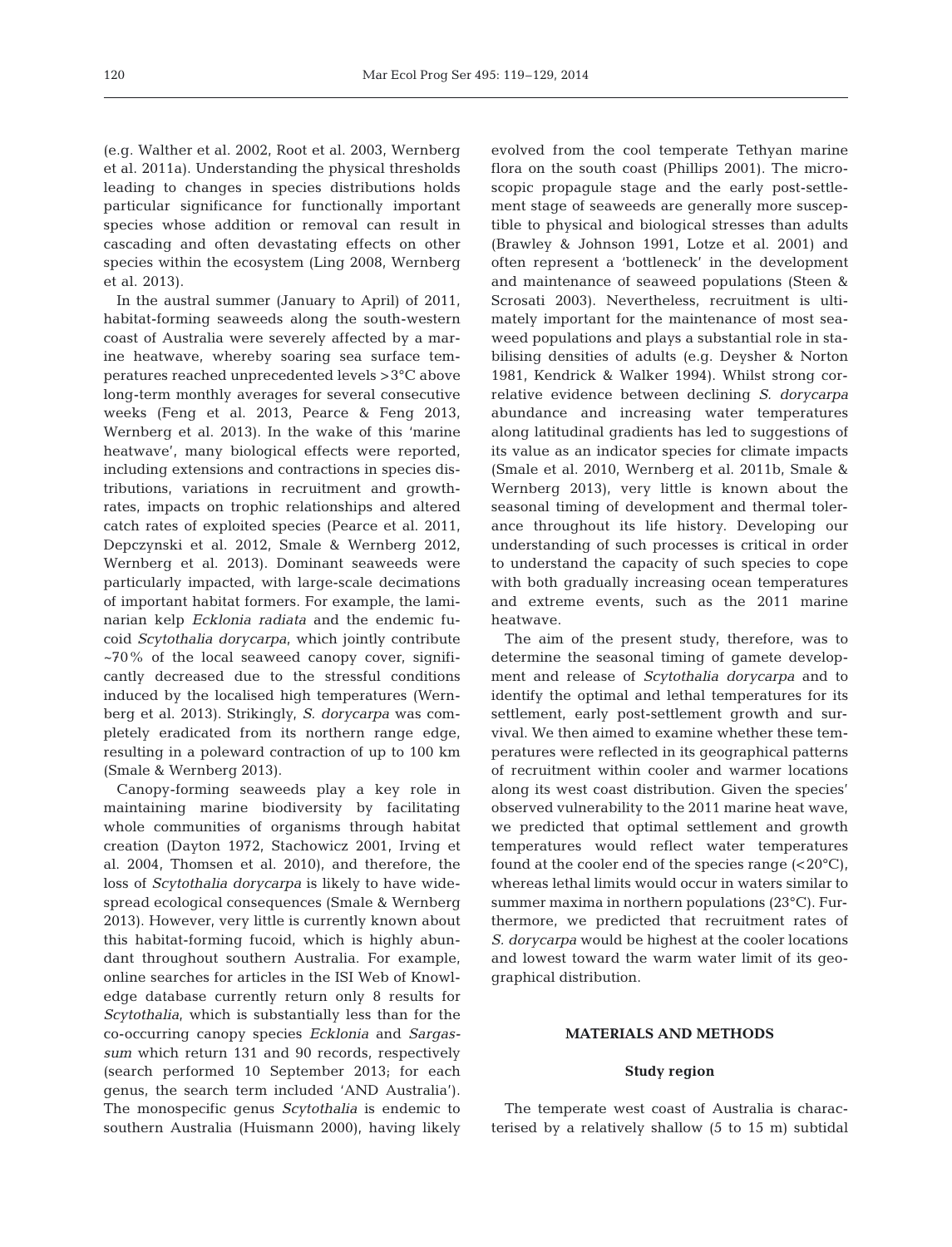limestone platform, which extends 5 to 10 km out from the intertidal zone and runs virtually uninterrupted along the coast between Geraldton (~28° S) and Cape Leeuwin (~34° S), beyond which sandstone and granite intrusions dominate the reef geomorphology. *Scytothalia dorycarpa* is abundant along the coast poleward of ~31° S, the current range edge of the species (Smale & Wernberg 2013). The sea water temperature for this coast is highly influenced by the warm, poleward-flowing Leeuwin current and ranges between mean summer maxima of 22 to 24°C and winter minima of approximately 17 to 19°C for Hamelin Bay and Jurien Bay respectively (Fig. 1). Due to the directional flow of the current, upwelling is suppressed (Pearce 1991), resulting in consistently low nutrient concentrations (Lourey et al. 2006, Wern berg et al. 2010) and a gradual temperature gradient of 1 to 3°C (Smale & Wernberg 2009). Seaweed grazing pressure from herbivorous fishes and invertebrates is also relatively low and consistent among locations (Vanderklift et al. 2009), creating relatively consistent biotic and environmental conditions throughout the region with the exception of temperature (Smale & Wernberg 2009, Wernberg et al. 2010).

#### **Field observations of receptacle development**

From January to September 2012, 20 collections of *Scytothalia dorycarpa* specimens were made from 3 subtidal reefs (at least 1 km apart) within Marmion Marine Park, Perth, Western Australia (31° 47.5' S, 115° 42.0' E; Fig. 1). At each collection, 12 large individual seaweeds were sampled from each reef. Receptacles (reproductive structures) were examined under a dissecting microscope, and the reproductive maturity of *Scytothalia* was recorded by assessing the frequency of individuals with recep tacles containing (1) mature gametes, (2) developing gametes or (3) empty gametangia (section of re productive structure in which the gametes are produced). In the fucoid life cycle, a diploid adult produces haploid eggs and spermatozoids, which, following fertilisation, develop directly into diploid juveniles and grow into adult thalli. In the present paper, we refer to haploid stages as 'gametes' and post-settlement fertilised stages as 'germlings'. Re ceptacles were classified as holding 'mature gametes' based on the presence of either already extruded gametes in an external mucilage layer surrounding the receptacle and/or gametes being extruded



Fig. 1. (a) South-western Australia: blue spots illustrate the 'cool' study locations, green spots illustrate the 'warm' study locations, and the red spot marks the former range edge of *Scytothalia dorycarpa* up until 2011 (Smale & Wernberg 2013). (b) Daily mean seawater temperature averaged from 2006 to 2010. The black dashed lines illustrate 3 of the 4 temperatures from the germling culture experiment. Temperature data comes from values averaged across 3 long-term Tidbit temperature loggers recording at ~10 m depth within each of the respective locations. The Hamelin Bay and Marmion loggers were situated within 1 to 3 km of the study sites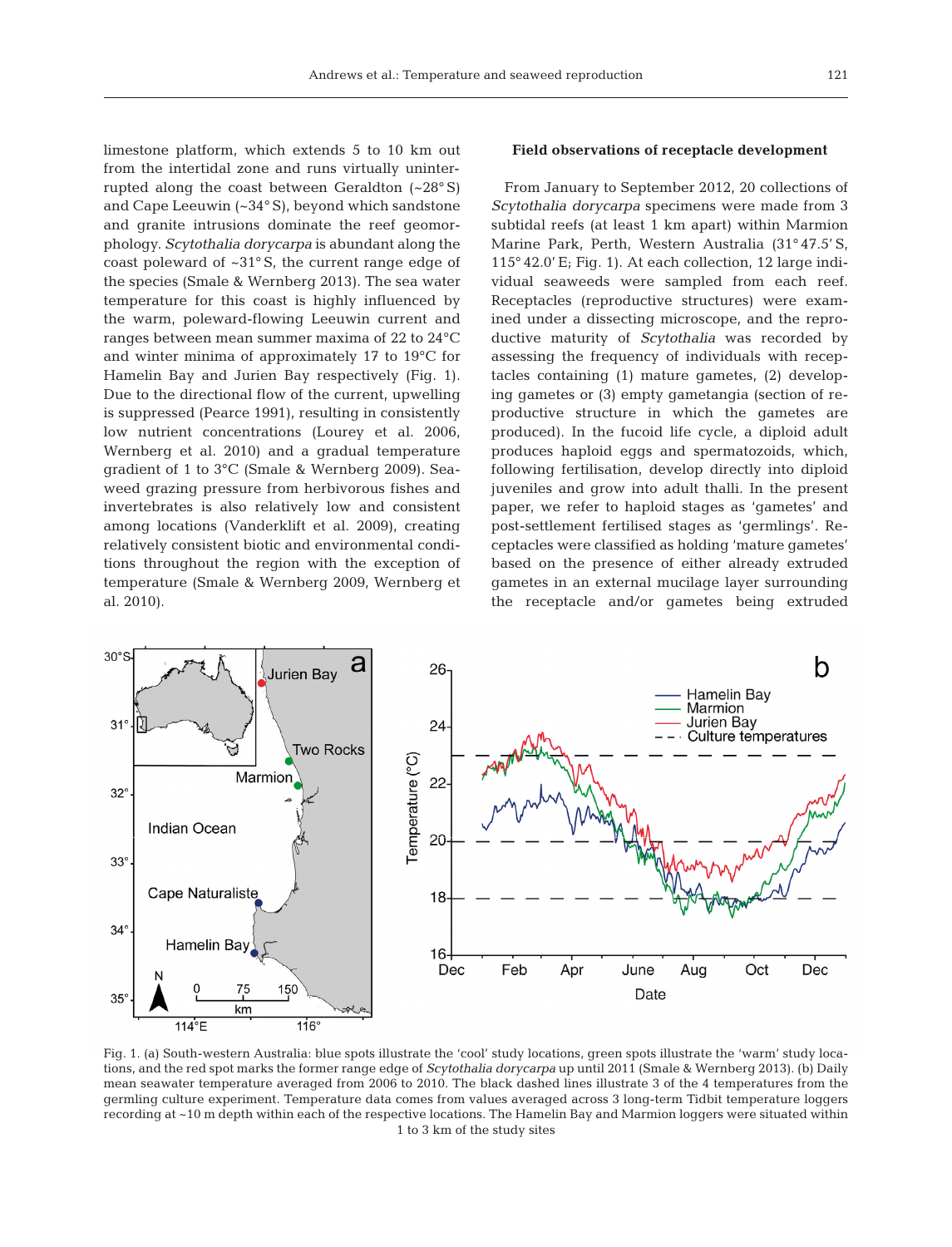through the conceptacle (pits within the reproductive structures where the gametes are formed). Receptacles were classified as holding 'developing gametes' if there were visible signs of gametogenesis, such as swollen receptacles with darkened conceptacle pits (e.g. Fig. 2 insert), and if, upon dissection, the game tangia were visibly holding immature gametes.

## **Culture of early post settlement stages**

Germling growth was recorded over 4 temperature treatments: 15°C, 18°C, 20°C and 23°C with 3 replicate 10 l aquaria ( $280 \times 200 \times 150$  mm) within each treatment. Temperatures were chosen to reflect the annual temperature range of reefs along *Scytothalia dorycarpa's* west coast distribution. Each tank contained unfiltered seawater and was lined with 12 sand-blasted acrylic settlement plates  $(30 \times 100 \text{ mm})$ . Accurate, stable temperatures  $(\pm 0.2^{\circ}C)$  were provided using 50 W adjustable Jager aquarium heaters, individually calibrated using HOBO temperature loggers. The coolest treatment temperature tanks (15°C) were immersed in a 'cool bath' held at 13°C by a TECO TR10 chillier unit. Each treatment received natural light with an average daily maximum be tween 10 and 20 µmol  $m^{-2}$  s<sup>-1</sup> and natural photoperiod (~11.5 to 12 daylight hours). Individual aquaria were vigorously aerated throughout the duration of the experiment using 200 mm aquarium air stones. A total of 25% of the seawater in the experimental aquaria was changed every 3 d, the salinity was monitored daily with a hand-held refractometer, and levels were kept constant by adding small amounts of deionised water as required.

Collection and treatment methods of *Scytothalia dorycarpa* for the growth experiment were developed from previous studies on similar fucoids (e.g. Pollock 1970, McLachlan et al. 1971, Norton 1977, Niemeck 1978). Four adult *S. dorycarpa* with fertile receptacles were collected from 3 subtidal reefs (n = 12) within Marmion Marine Park, Western Australia (described above), on 9 September 2012 and transported to the laboratory in darkness using moist calico bags. The seaweeds were brushed to eliminate surface epiphytes, vigorously washed with deionised water for several minutes and laid out to dry on paper tissue at room temperature at an irradiance of ~30 µmol photons  $m^{-2}$  s<sup>-1</sup>. After 1 h, 12 thallus sections (~10 cm in length) containing high densities of receptacles were excised from each seaweed, mixed together and evenly distributed among the replicate aquarium tanks. Seaweed sections were left in the

aquaria for 24 h to induce the release of gametes, after which time they were discarded to avoid interferance with settlement.

After 12 h, 36 h, 3 d, 1 wk and 2 wk of treatment, 2 randomly selected settlement plates were destructively sampled from each replicate tank. The total number of settled germlings, fertilisation status and mortality were observed for each slide using a light microscope. Fertilisation was categorised as any early sign of cell division or asymmetry of the germling, and germlings that had structurally collapsed were considered dead.

#### **Latitudinal distribution of recruits**

Recruit densities were sampled along a ~400 km stretch of north-south running coastline in the southwest of Australia, covering the latitudes 34° S to 31° S (Fig. 1). Northern locations were Two Rocks (31° 29.0' S, 115° 32.1' E) and Marmion (31° 47.3' S, 115° 01.1' E). Southern locations were Cape Naturaliste (33° 32.0' S, 115° 02.0' E) and Hame lin Bay (34° 15.2' S, 115° 01.1' E). At each location, 3 reefs were sampled (at least 1 km apart). Sites were selected based on the presence of mixed seaweed canopies, consisting of *Scytothalia dorycarpa*, *Sargassum* spp. and *Ecklonia radiata*. '*Sar gassum*' in the present paper is used to denote a complex of several species, primarily from the *Arthrophycus* subgenus, which cannot be differentiated as recruits. At each reef, the density of adults and recruits were recorded within 20 randomly placed  $0.5 \times 0.5$  m quadrats (each at least 10 m apart). Recruits were classified into 3 size classes  $(0-5 \text{ cm}, 5-10 \text{ cm} \text{ and } 10-20 \text{ cm})$  and did not have receptacles. All reefs were sampled in austral autumn (28 April 2012 to 2 May 2012) and resampled in winter (2 July 2012 to 8 July 2012).

#### **Statistical analysis**

One-way analysis of variance (ANOVA) using R statistical software (R Development Core Team 2012) was used to test the null hypothesis that no differences in settlement densities (living and non-living), survivorship (total surviving settled germling densities) and percentage of survivorship among temperature treatments (fixed factor) would be found throughout the culturing experiment after  $(1)$  3 d,  $(2)$ 1 wk and (3) 2 wk. Data were checked for normality and homogeneity of variance through visual inspection of scatter plots and the distribution of residuals.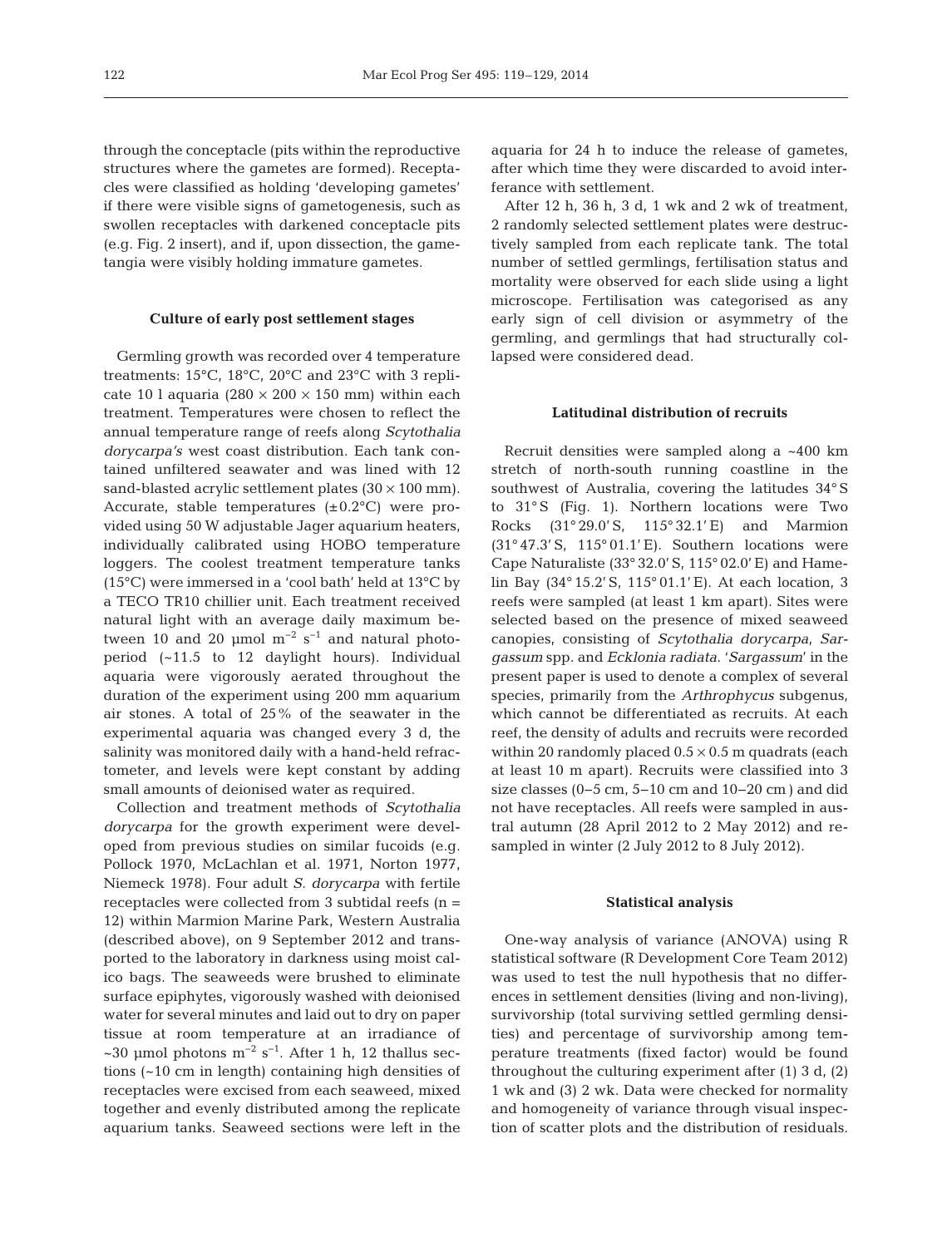Percentage of survivorship was transformed for the analyses using a square root-arcsine transformation to account for the bound structure of the data. Tukey's HSD post-hoc analyses were performed on significant results, to determine the among-treatment differences in surviving germling density and fertilisation rates.

Permutational analysis of variance (PERMANOVA; Anderson 2001) using Primer 6 software was used to test (1) the null hypothesis that no differences in recruit densities would be detected among seasons (fixed, orthogonal factor) and locations (fixed factor) for each of the 3 seaweed species *(Scytothalia dory carpa*, *Ecklonia radiata* and *Sargassum* spp.) and (2) the null hypothesis that no differences in recruit densities would exist among seasons and locations for 3 *S. dorycarpa* recruit size categories (0−5, 5−10 and 10−20 cm). These analyses were based on Euclidian distances and 999 permutations of the residuals under a reduced model. An *a priori* planned contrast (Two Rocks and Marmion vs. Dunsborough and Hamelin Bay) tested for differences between southern and northern latitudinal regions.

## **RESULTS**

#### **Field observations of receptacle development**

Monthly observations of the development of *Scyto thalia dorycarpa* receptacles indicated that gametes started to develop in late March (Fig. 2). Samples collected on 24 March showed the first sign of swollen receptacles with darkened surfaces (e.g. Fig. 2a inset). In any one individual, the development of receptacles was at a similar state of maturity. However, there was considerable variation among individuals. The percentage of *S. dorycarpa* sampled with developing gametes steadily increased from March to May. Developing gametes were not considered mature until they were found to excrete gametes, which first occurred 6 wk after the first signs of development on 5 May. Throughout May to August, >70% of *S. dory carpa* were consistently found to release mature gametes, whilst still developing immature gametes. Throughout July and August, specimens had developing and mature gametes on almost all occasions. September was the first month in the reproductive season that the percentage of receptacles with mature gametes (75%) exceeded those still developing gametes. Receptacles on 42% of *S. dorycarpa* had empty gametangia, potentially indicating the final pulse of release for the season.



Fig. 2. Seasonality of receptacle development of *Scytothalia dorycarpa*. Mean percentage of *S. dorycarpa* sampled (a) with developing gametes (inset: swollen receptacles with darkened patches = conceptacles) and (b) with mature gametes (inset: mature gametes being extruded through receptacle osteole). Mean values  $\pm$  1 SE (n = number of collection days)

The expulsion of gametes in *Scytothalia dorycarpa* was a repeated synchronous occurrence, with all mature individuals in the same stand extruding their gametes simultaneously (spawning). Following an extended stormy period in May/June, *in situ* observations recorded that the receptacles of 94% of *S. dorycarpa* were bearing gametes externally in an outer mucilage layer (e.g. Fig. 3). In calm conditions following the storm, the receptacles had 'shed' their gametes within 5 d. There were no evident patterns of expulsion associated with lunar or tidal cycles, and the exact timing of expulsion varied among locations.

# **Culture of early post-settlement stages**

Settlement densities increased over time in the 15,  $18$  and  $20^{\circ}$ C treatments; however, very few germlings were observed at 23°C, and of those few, zero survived (Fig. 4). Significant differences among tem-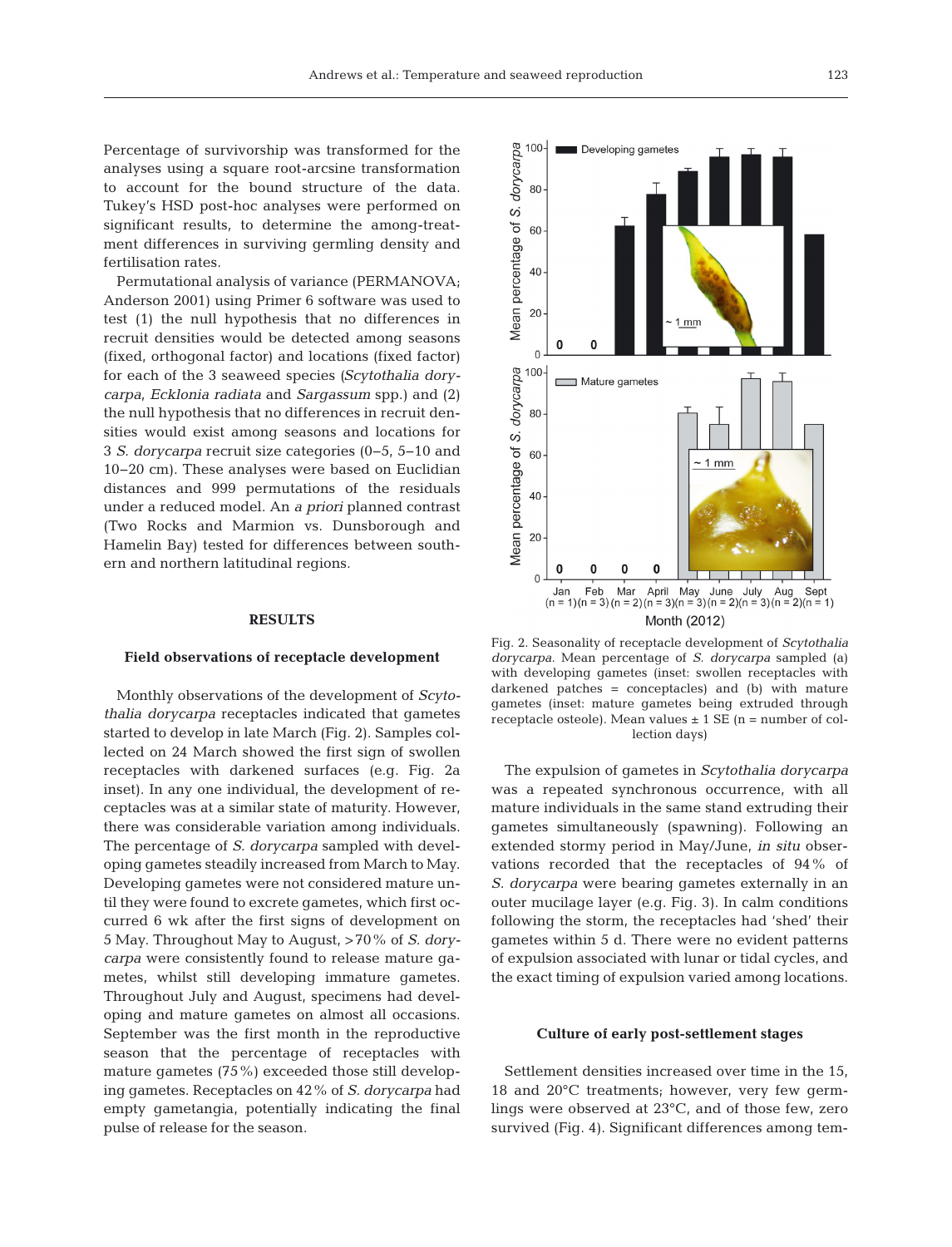

Fig. 3. *Scytothalia dorycarpa* receptacles holding gametes externally in mucilage, June 2012

perature treatments were observed after 3 d, 1 wk and 2 wk (Table 1a), and the 15°C treatment had higher densities of alive germlings than both the 20 and 23°C treatments at every time interval (Fig. 4). The 18°C treatment had significantly higher living germling densities than 23°C at every time period but did not statistically differ from the 20°C treatments, despite averaging slightly higher densities. Despite a substantial rise in settlement densities after 2 wk across 3 of the culture temperatures, survivorship significantly decreased with increasing temper-



Fig. 4. *Scytothalia dorycarpa.* Mean (±1 SE) settlement densities (cm−2) of germlings cultured at 15, 18, 20 and 23 $^{\circ}$ C (n = 4). Bars indicate mean densities of (grey bars) total settled germlings (dead and alive) and (black bars) living settled germlings. Letters indicate significant differences in the number of 'Alive germlings' among the 4 temperature treatments, based on Tukey HSD

post-hoc results. Separate ANOVAS were performed for each time period

ature, and at 20°C, 90% of these germlings were dead after 2 wk, whilst no surviving germlings were found at 23°C (Table 1c).

Temperature also significantly affected fertilisation rates, with the percentage of fertilised germlings significantly higher in  $15^{\circ}$ C and  $18^{\circ}$ C treatments throughout the duration of the experiment (Fig. 5). The 15°C and 18°C treatments consistently displayed significantly higher fertilisation rates than the 20°C treatment and in particular the 23°C treatment, where no fertilised individuals were observed throughout the experiment. Germling growth rates varied markedly within treatments, and their size (excluding rhizoid) ranged from 300 to 700 µm after 2 wk. Germination of germlings (e.g. Fig. 6b) was faster at 18°C, with over 50% having fertilised within 12 h (Fig. 5) compared to no fertilisation of germlings cultured at 15°C over the same time. After 3 d, 100% of the surviving germlings cultured at 15°C and 18°C and 20°C had fertilised.

#### **Latitudinal study of recruit densities**

Recruit densities for *Scytothalia dorycarpa* were significantly higher in southern locations (16.2  $\pm$ 16.5 recruits  $m^{-2}$ ) compared to northern locations  $(1.5 \pm 2.6$  recruits m<sup>-2</sup>; Table 2, Fig. 7). For each size category, recruit densities in southern locations were significantly higher than recruit densities in northern

> locations and were consistently higher in southern locations over both autumn and winter. There were consistently more *S. dorycarpa* recruits at Cape Naturaliste than at all the other locations in autumn and winter. Small *S. dory carpa* recruit densities were ~4 fold higher at Cape Naturaliste than all other locations, and there was a significant difference in the densities of this size category for locations interacting with the season (Fig. 7, Table 2c).

> *Ecklonia radiata* recruit densities were significantly different amongst locations (Table 3), and although there was no significant difference between regions, densities were generally higher in southern locations  $(3.5 \pm$ 4.6 recruits  $m^{-2}$ ) than northern locations  $(2.4 \pm 2.6$  recruits m<sup>-2</sup>). There were significant interactions between season  $\times$ location and season × region for *Sargassum* recruit densities (Table 3). *Sargassum* recruits were the most abun-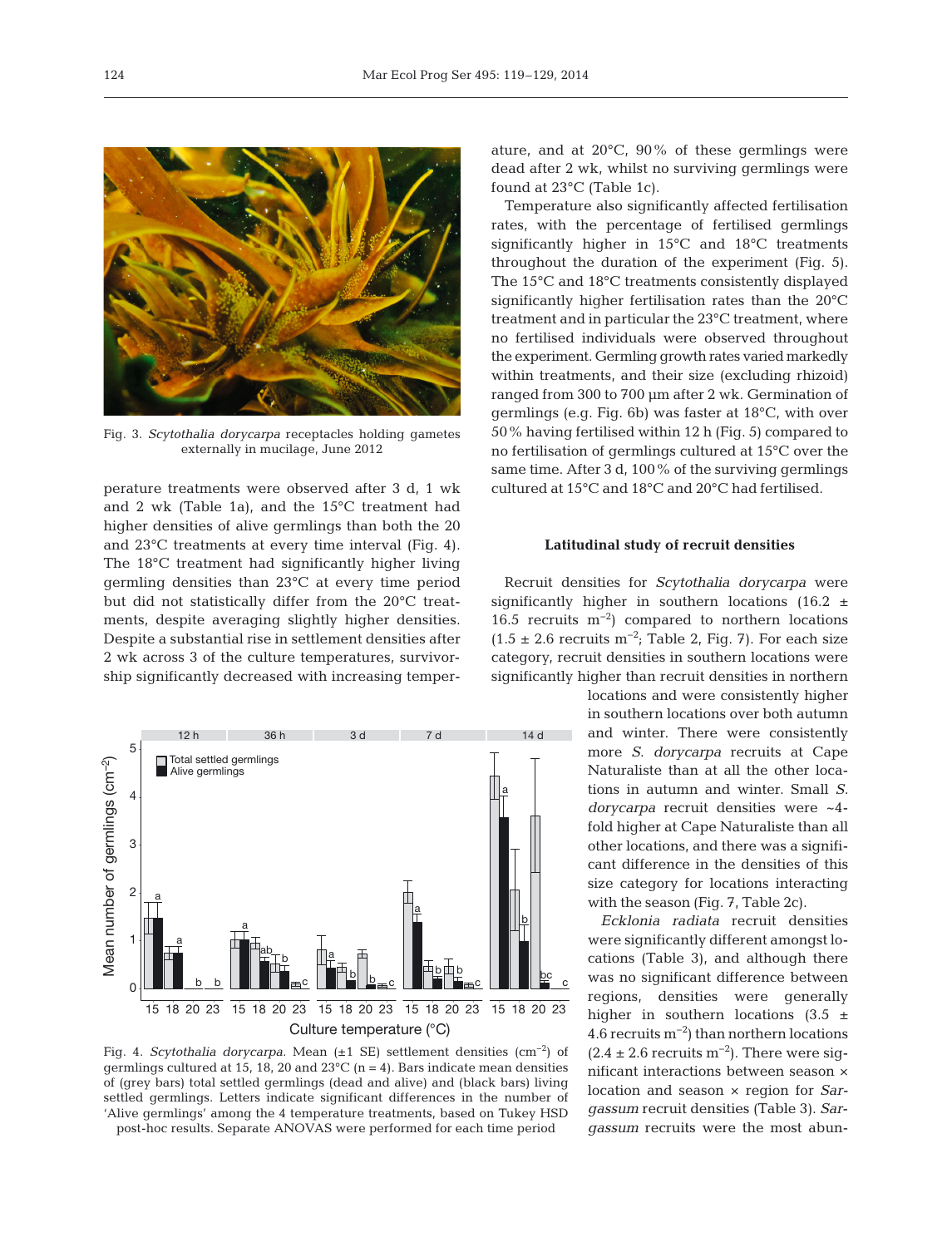| Table 1. Single-factor analysis of variance (ANOVA) testing for differences in <i>Scytothalia dorycarpa</i> germling (a) settlement |
|-------------------------------------------------------------------------------------------------------------------------------------|
| density (total number of settled germlings, dead and alive), (b) survivorship (total number of alive germlings) and (c) sur-        |
| vivorship percentage (square-root arcsine transformed) between different temperature treatments ranging from 15 to 23 °C            |
| at 3 d, 1 wk and 2 wk of culture. Values in <b>bold</b> are significant with $p < 0.05$                                             |

| Source                      | df | 3d.    |        |        | $1 \text{ wk}$ . |        |        |          | 2 wk.  |                  |  |
|-----------------------------|----|--------|--------|--------|------------------|--------|--------|----------|--------|------------------|--|
|                             |    | MS     | F      | p      | MS               | F      | p      | MS       | F      | p                |  |
| (a) Settlement density      |    |        |        |        |                  |        |        |          |        |                  |  |
| Temperature                 | 3  | 610.00 | 4.17   | 0.02   | 3970.70          | 31.90  | < 0.01 | 20640.10 | 6.47   | < 0.01           |  |
| Error                       | 20 |        | 146.10 |        |                  | 124.49 |        |          | 3191.6 |                  |  |
| (b) Survivorship            |    |        |        |        |                  |        |        |          |        |                  |  |
| Temperature                 | 3  | 199.90 | 6.44   | < 0.01 | 2212.80          | 43.55  | < 0.01 | 6638.50  |        | $43.55 \le 0.01$ |  |
| Error                       | 20 |        | 31.10  |        |                  | 50.81  |        |          | 50.81  |                  |  |
| (c) Survivorship percentage |    |        |        |        |                  |        |        |          |        |                  |  |
| Temperature                 | 3  | 1.51   | 15.65  | < 0.01 | 0.99             | 17.86  | < 0.01 | 1.48     |        | $32.40 \le 0.01$ |  |
| Error                       | 20 |        | 0.07   |        |                  | 0.06   |        |          | 0.05   |                  |  |



Fig. 5. *Scytothalia dorycarpa*. Mean (±1 SE) percentage of living settled germ lings cultured at 15, 18, 20 and  $23^{\circ}$ C (n = 4). Grey bars indicate mean percentage of living germlings, and black bars indicate the mean density of fertilised germlings. Letters indicate significant differences in the percentage of fertilised germlings among the 4 temperature treatments, based on Tukey HSD post-hoc results. Separate ANOVAS were performed for each time period

dant of all species, with densities averaging  $22.1 \pm 21.5$  recruits m<sup>-2</sup> in southern locations, which was similar to the densities in northern locations (19.3  $\pm$  $20.9$  recruits m<sup>-2</sup>).

# **DISCUSSION**

The results from the present study highlight the thermal sensitivity of the pre- and early post-settlement stages of *Scytothalia dorycarpa*. In culture, temperatures  $> 20^{\circ}$ C delayed germling settlement and significantly increased mortality. These findings were strongly supported by a sharp drop-off in the number of *S. dorycarpa* recruits on reefs from cool to warmer climates, and reproduction was constrained to winter months, coinciding with sub-20°C water temperatures.



Fig. 6. *Scytothalia dorycarpa.* Images of germling development at 15°C across the 5 observed time intervals (cf. Fig. 5). Scale  $bar = 200 \mu m$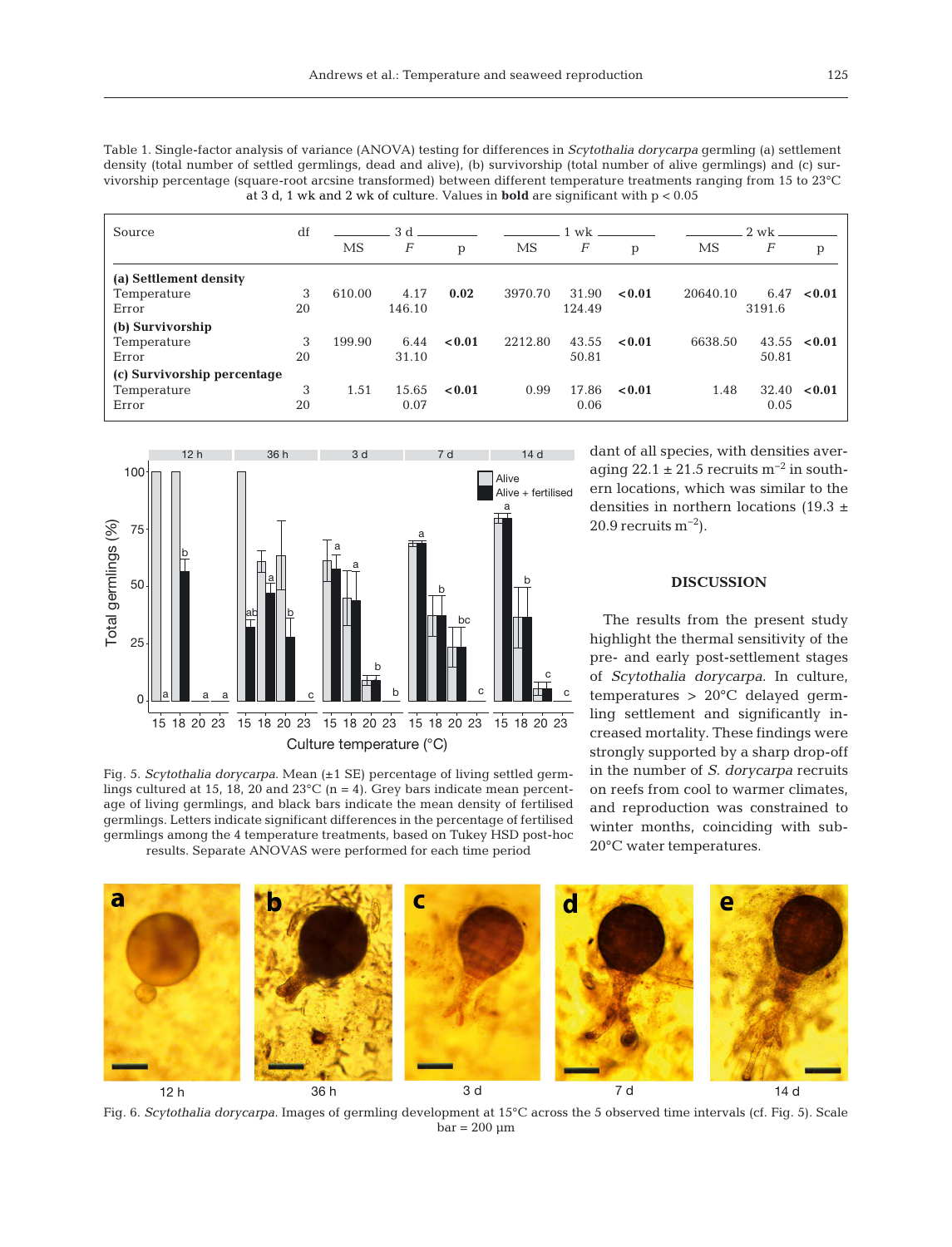Table 2. Three-factor permutational analysis of variance (PERMANOVA) for *Scytothalia dorycarpa* recruit densities in size categories large (10 to 20 cm), intermediate (5 to 10 cm) and small (0 to 5 cm) with season (autumn vs. winter), location, region (*a priori* planned contrast; north representing northern locations Two Rocks and Marmion and south representing southern locations Cape Naturaliste and Hamelin Bay), Season × Location interaction and Season × Region interaction. Values in **bold** are significant with  $p < 0.05$ 

| Source                   | df | $10-20$ cm $-$ |       |              | $5-10$ cm |       |        | $0-5$ cm |       |        |
|--------------------------|----|----------------|-------|--------------|-----------|-------|--------|----------|-------|--------|
|                          |    | MS             | F     | $\mathbf{p}$ | МS        | F     | p      | MS       | F     | p      |
| Season                   |    | 0.62           | 2.23  | 0.17         | 0.08      | 0.60  | 0.47   | 0.51     | 6.56  | 0.19   |
| Location                 | 3  | 7.35           | 8.85  | < 0.01       | 1.08      | 7.93  | < 0.01 | 2.07     | 26.64 | < 0.01 |
| Region (North vs. South) |    | 7.32           | 31.50 | < 0.01       | 2.67      | 17.54 | < 0.01 | 3.92     | 14.87 | < 0.01 |
| Season $\times$ Location | 3  | 0.39           | 1.40  | 0.26         | 0.10      | 0.76  | 0.54   | 0.66     | 8.44  | < 0.01 |
| $Season \times Region$   |    | 0.98           | 2.21  | 0.06         | 0.01      | 0.04  | 0.84   | 0.24     | 0.91  | 0.39   |
| Error                    | 23 | 0.28           |       |              | 0.14      |       |        | 0.07     |       |        |

Table 3. Three-factor permutational analysis of variance (PERMANOVA) for *Scytothalia dorycarpa*, *Ecklonia radiata* and *Sargassum* spp. recruit densities with season (autumn vs. winter), region (*a priori* planned contrast; north representing northern locations Two Rocks and Marmion, south representing southern locations Cape Naturaliste and Hamelin Bay), Season × Location interaction and Season × Region interaction. Values in **bold** are significant with p < 0.05

| Source                   | df | $\longrightarrow S$ . dorycarpa |       |        | —— E. radiata |      |      | Sarqassum |      |      |
|--------------------------|----|---------------------------------|-------|--------|---------------|------|------|-----------|------|------|
|                          |    | MS                              | F     | D      | МS            | F    | D    | MS        | F    | p    |
| Season                   |    | 0.49                            | 0.06  | 0.89   | 0.55          | 3.39 | 0.08 | 14.57     | 1.23 | 0.30 |
| Location                 | 3  | 25.53                           | 3.26  | 0.02   | 0.65          | 3.96 | 0.02 | 9.51      | 0.81 | 0.49 |
| Region (North vs. South) |    | 60.33                           | 8.46  | < 0.01 | 0.44          | 1.99 | 0.17 | 3.08      | 0.21 | 0.65 |
| Season x Location        | 3  | 1.10                            | 0.14  | 0.98   | 0.12          | 0.76 | 0.55 | 59.46     | 5.04 | 0.01 |
| $Season \times Region$   |    | 2.38                            | 20.33 | 0.69   | 0.08          | 0.39 | 0.54 | 94.80     | 0.02 | 0.03 |
| Error                    | 23 | 7.84                            |       |        | 0.16          |      |      | 11.81     |      |      |



Fig. 7. *Scytothalia dorycarpa.* Mean (±1 SE) number of re cruits m<sup>-2</sup>, sampled in autumn and winter 2012 (n = 3 reefs), reported in each size bin (10−20 cm, 5−10 cm and 0−5 cm). White bars: locations in the southern region (HB: Hamelin Bay; CN: Cape Naturaliste); black bars: locations in the northern region (MA: Marmion; TR: Two Rocks)

# **Thermal sensitivity of early post-settlement stages**

The early life history stages of *Scytothalia dory carpa* were sensitive to high temperatures, particularly those above 20°C. In culture experiments, temperature significantly affected germling survivorship, which was highest at the coolest treatment temperature (15°C). Mortality rates at the 2 highest treatment temperatures (20°C and 23°C) were 90% and 100% respectively. Low rates of surviviorship and the observed structural collapse of germlings at high temperatures may be associated with thermally sensitive processes, such as the denaturation of proteins, and damage to heat-labile enzymes or membranes (Lüning et al. 1990).

In the most extensive review of the temperature tolerance of seaweeds, Lüning (1984) found upper temperature limits for germling survival in brown seaweeds to range from 18°C *(Chorda tomentosa)* to 28°C *(Fucus vesiculosus* and *F. spiralis)*. More re cently, Chu et al. (2012) reported that germlings of the intertidal fucoid *Sargassum thunbergii* exhibited rapid growth and low mortality when exposed to warming conditions and were able to tolerate culture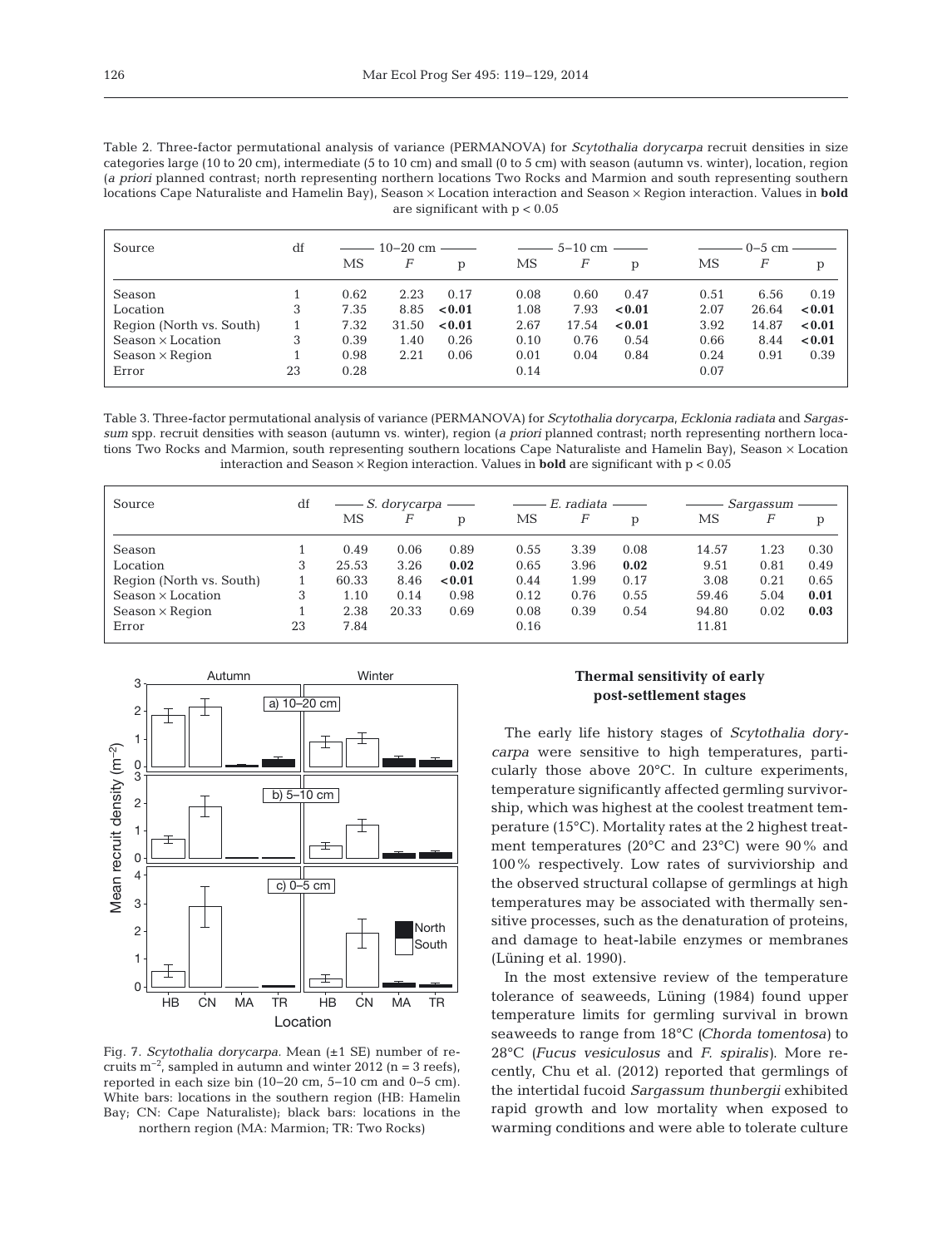temperatures of 35°C, several degrees higher than adult *S. thunbergii* lethal limits (Hiroko et al. 2005). Ultimately, however, if the lethal limits of a particular ontogenetic stage or population overlap with the ambient ocean temperatures for prolonged periods, it will impact the demographic structure of the population or cause a range contraction of the species to cooler conditions (e.g. Edwards & Hernández-Carmona 2005, Wernberg et al. 2011a). For *Scyto thalia dorycarpa,* the persistence of adult populations in locations where summer temperatures exceed 23<sup>°</sup>C suggests that the species undergoes an ontogenetic shift to slightly higher thermal tolerance, enabling the new cohort and adult the population to survive throughout the austral summer.

#### **Latitudinal distribution of recruits**

The marked differences in *Scytothalia dorycarpa* recruit densities between southern and northern locations were consistent with the thermal sensitivities of early post-settlement germlings observed in the present study. Field studies of the latitudinal distribution and abundance of recruits found significantly lower *S. dorycarpa* recruit densities in northern reefs at which summer temperatures consistently exceed 23°C and sub-20°C conditions last for ~5 mo compared to much higher recruit densities in southern reefs where average summer maximum temperatures peak at ~22°C, and sub-20°C conditions persist for 6 to 7 mo. Post-settlement processes and recruitment are tightly coupled and often confine the abundance of fucoid species (Serrao et al. 1996, Johnson & Brawley 1998, Berndt et al. 2002, Schiel & Foster 2006). Low densities of *S. dorycarpa* recruits in northern locations might therefore be a direct reflection of the sensitivity of early post-settlement stages and the shorter window of time available for recruits to establish before warm, lethal summer temperatures commence.

Smale & Wernberg (2013) found that conditions during the 2011 marine heat wave in south-western Australia exceeded the lethal limit for *Scytothalia dorycarpa* and were likely to have had detrimental physiological effects on adult stands. It is therefore possible that temperatures in northern locations may have temporarily exceeded the absolute limits for *S. dorycarpa*'s persistence and led to recruit mortality and/or reproductive and recruitment failure in the subsequent 2011 winter. For seaweeds that hold reproductive structures throughout the entire year, such as *S. dorycarpa*, extreme temperatures during

summer months may stress adult stands and potentially impact subsequent winter reproduction.

#### **Reproductive seasonality**

The timing of reproduction in *Scytothalia dory carpa* to coincide with the coolest winter months was consistent with the optimal and lethal temperatures observed in the culturing experiment. Winter temperatures range from an average of 17 to 19°C across the geographical range observed in the present study, consistent with the 15 to 18°C temperatures found to optimise settlement and survivorship in culture. In *S. dorycarpa*, although reproductive structures (receptacles) are present throughout the entire year (Naylor 1949), the present study found gametogenesis (the development of gametes) to be seasonally constrained to winter months. This seasonal pattern contrasts with co-existing canopy formers that concentrate their reproductive outputs during the summer months, when the water temperature ranges from 20 to 23°C. For example, local *Ecklonia radiata* populations reproduce from mid-summer to the end of autumn (Mohring et al. 2013), and local *Sargassum* spp. recruitment peaks in February (Kendrick & Wal ker 1994). At the warm margin of a species range, reproduction during summer may expose sensitive early life history stages to stressful temperature and light conditions. In contrast, germlings such as *S. do rycarpa,* which settle in cooler months, may experience a more benign thermal environment. However, the challenge for *S. dorycarpa* is that on the west coast of Australia, sea temperatures are close to the early life stage lethal limit; therefore, slight increases in temperature may constrain reproduction by restricting the species' 'reproductive window'. Seasonally, *S. dorycarpa* has no room to move to escape warming conditions, so the only option for the species is to shift its geographical distribution poleward.

#### **CONCLUSIONS**

Our findings highlight the vulnerability of a key foundation species, *Scytothalia dorycarpa*, to changing ocean temperatures. Temperature-controlled culture experiments combined with seasonal and latitudinal observations indicated that the pre- and early post-settlement stages of the *S. dorycarpa* life cycle are sensitive to waters warmer than 20°C. Whilst the acute temperature sensitivity of *S. dorycarpa* implies that it holds significant value as a bio-indicator of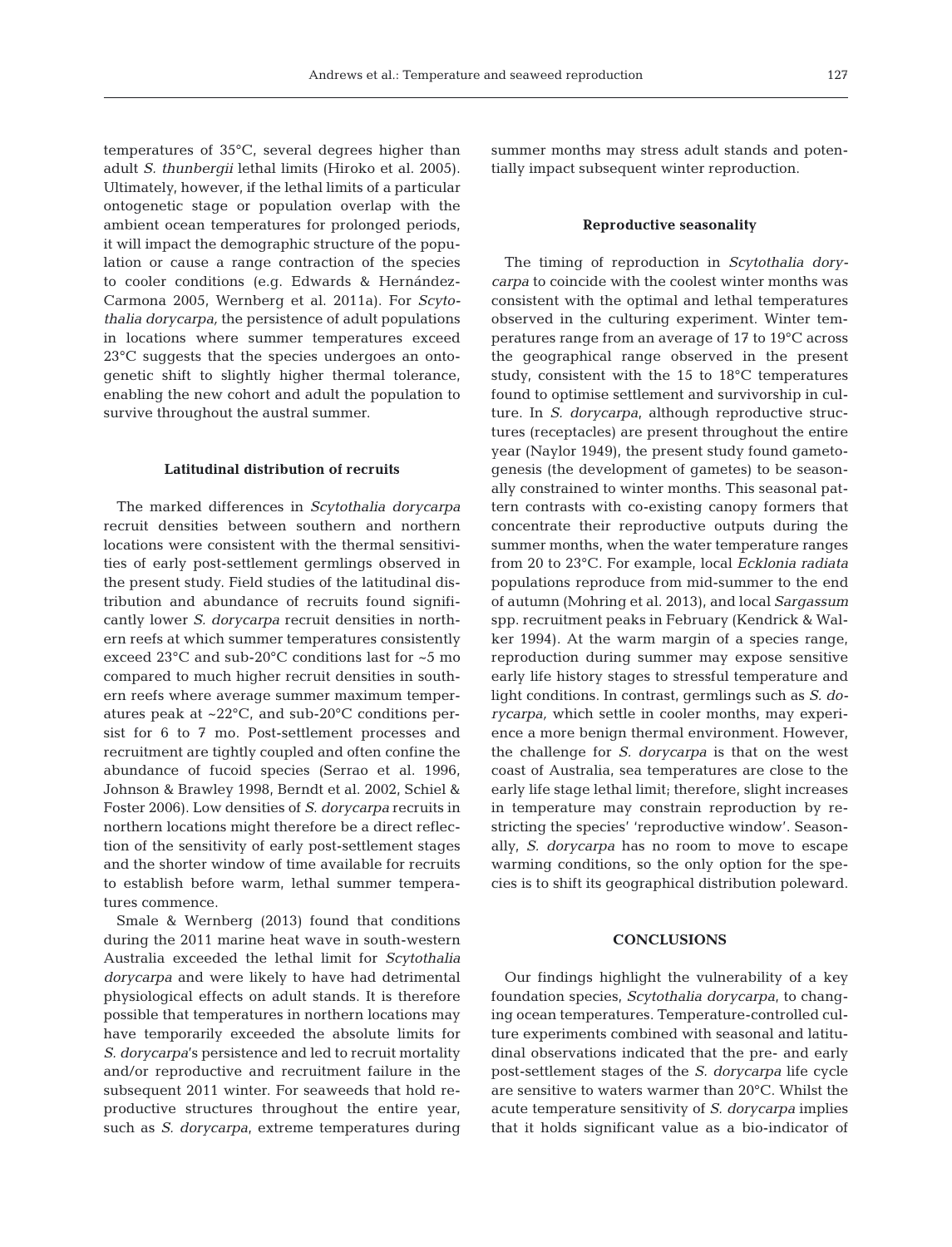changes due to localised seawater warming, its longterm survival and recovery prospects around its current northern (warm) range limit are at risk under continued warming. Given the poleward flow of the Leeuwin current and negatively buoyant non-motile eggs of *S. dorycarpa,* natural recovery of northern populations is unlikely or will be extremely slow at best. Further studies of the ecology and population biology of *S. dorycarpa* will help to improve our understanding of the survival of this foundation species and the potential for its targeted rehabilitation in affected marginal populations.

*Acknowledgements*. The present study was supported by a grant from the Adaptation Research Network for Marine Biodiversity and Resources (NCCARF). S.A. was further supported by the Ray Hart Memorial Scholarship. Additional funding was provided by the Australian Research Council through grants to T.W.

# LITERATURE CITED

Anderson MJ (2001) A new method for non-parametric multivariate analysis of variance. Austral Ecol 26:32-46

- ► [Berndt M, Callow JA, Brawley SH \(2002\) Gamete concentra](http://dx.doi.org/10.3354/meps226273)tions and timing and success of fertilization in a rocky shore seaweed. Mar Ecol Prog Ser 226:273-285
- ▶ [Bolton JJ, Lüning K \(1982\) Optimal growth and maximal](http://dx.doi.org/10.1007/BF00397259) survival temperatures of Atlantic *Laminaria* species (Phaeophyta) in culture. Mar Biol 66: 89−94
- ► [Brawley SH, Johnson LE \(1991\) Survival of fucoid embryos](http://dx.doi.org/10.1080/00071619200650241) in the intertidal zone depends upon developmental stage and microhabitat. J Phycol 27: 179−186
	- Breeman A (1988) Relative importance of temperature and other factors in determining geographic boundaries of seaweeds: experimental and phenological evidence. Helgol Mar Res 42: 199−241
	- Chu SH, Zhang QS, Liu SK, Tang YZ, Zhang SB, Lu ZC, Yu YQ (2012) Tolerance of *Sargassum thunbergia* germlings to thermal, osmotic and desiccation stress. Aquat Bot 96: 1–6
	- Dayton PK (1972) Toward an understanding of community resilience and the potential effects of enrichments to the benthos at McMurdo Sound, Antarctica. In: Proceedings of the Colloquium on Conservation Problems. Allen Press, Lawrence, KS, p 81−96
- ► [Depczynski M, Gilmour JP, Ridgway T, Barnes H and others](http://dx.doi.org/10.1007/s00338-012-0974-0) (2012) Bleaching, coral mortality and subsequent survivorship on a West Australian fringing reef. Coral Reefs 32: 233−238
- ▶ [Deysher L, Norton TA \(1981\) Dispersal and colonization in](http://dx.doi.org/10.1016/0022-0981(81)90188-X) *Sargassum muticum* (Yendo) Fensholt. J Exp Mar Biol Ecol 56: 179−195
- ► [Edwards M, Hernández-Carmona G \(2005\) Delayed recov](http://dx.doi.org/10.1007/s00227-004-1548-7)ery of giant kelp near its southern range limit in the North Pacific following El Niño. Mar Biol 147:273-279
- [Feng M, McPhaden MJ, Xie SP, Hafner J \(2013\) La Niña](http://www.ncbi.nlm.nih.gov/entrez/query.fcgi?cmd=Retrieve&db=PubMed&list_uids=23429502&dopt=Abstract) ➤ forces unprecedented Leeuwin Current warming in 2011. Sci Rep 3: 1277

Hiroko H, Noboru M, Yuzuru M, Mikio N, Goro Y, Toshi-

nobu T (2005) The optimal and maximum critical temperatures of nine species of the Sargassaceae in the coastal waters of Yamaguchi Prefecture. Jap J Phycol 53:7-13

- Huismann JM (2000) Marine plants of Australia. University of Western Australia Press, Perth
- ▶ [Irving AD, Connell SD, Gillanders BM \(2004\) Local com](http://dx.doi.org/10.1007/s00227-003-1202-9)plexity in patterns of canopy−benthos associations produces regional patterns across temperate Australasia. Mar Biol 144:361-368
- [Johnson LE, Brawley SH \(1998\) Dispersal and recruitment of](http://dx.doi.org/10.1007/s004420050688) ➤ a canopy-forming intertidal alga: the relative roles of propagule availability and post-settlement processes. Oecologia 117:517-526
- ► [Kendrick GA, Walker DI \(1994\) Role of recruitment in struc](http://dx.doi.org/10.1111/j.0022-3646.1994.00200.x)turing beds of *Sargassum* spp. (Phaeophyta) at Rottnest Island, Western Australia. J Phycol 30: 200−208
- ► [Kordas RL, Harley CDG, O'Connor MI \(2011\) Community](http://dx.doi.org/10.1016/j.jembe.2011.02.029) ecology in a warming world: the influence of temperature on interspecific interactions in marine systems. J Exp Mar Biol Ecol 400: 218−226
- [Ling SD \(2008\) Range expansion of a habitat-modifying spe-](http://dx.doi.org/10.1007/s00442-008-1043-9)➤ cies leads to loss of taxonomic diversity: a new and impoverished reef state. Oecologia 156: 883−894
- [Lotze HK, Worm B, Sommer U \(2001\) Strong bottom-up and](http://dx.doi.org/10.4319/lo.2001.46.4.0749) ➤ top-down control of early life stages of macroalgae. Limnol Oceanogr 46: 749−757
- ► [Lourey M, Dunn J, Waring J \(2006\) A mixed-layer nutrient](http://dx.doi.org/10.1016/j.jmarsys.2005.10.001) climatology of Leeuwin Current and Western Australian shelf waters: seasonal nutrient dynamics and biomass. J Mar Syst 59:25-51
- ► [Lüning K \(1984\) Temperature tolerance and biogeography](http://dx.doi.org/10.1007/BF01997486) of seaweeds: the marine algal flora of Helgoland (North Sea) as an example. Helgol Meeresunters 38:305–317
	- Lüning K, Yarish C, Kirkman H (1990) Seaweeds: their environment, biogeography, and ecophysiology. John Wiley, New York, NY
- ▶ [McLachlan J, Chen LCM, Edelstein T \(1971\) The culture of](http://dx.doi.org/10.1139/b71-206) four species of *Fucus* under laboratory conditions. Can J Bot 49: 1463−1469
- [Mohring M, Wernberg T, Kendrick G, Rule M \(2013\) Repro-](http://dx.doi.org/10.1007/s00227-012-2068-5)➤ ductive synchrony in a habitat-forming kelp and its relationship with environmental conditions. Mar Biol 160: 119−126
	- Naylor M (1949) Some observations on the receptacles of *Scytothalia dorycarpa*, with special reference to the extrusion of the oogonia. Ann Bot (Lond) 13:135-149
- ► [Niemeck RA \(1978\) Physiological studies of intertidal algae.](http://dx.doi.org/10.1515/botm.1978.21.4.221) Bot Mar 21:221-228
- [Norton TA \(1977\) The growth and development of](http://dx.doi.org/10.1016/0022-0981(77)90079-X) *Sargas-*➤ *sum muticum* (Yendo) Fensholt. J Exp Mar Biol Ecol 26: 41−53
	- Pearce AF (1991) Eastern boundary currents of the southern hemisphere. J R Soc West Aust 74:34-45
- ▶ [Pearce AF, Feng M \(2013\) The rise and fall of the 'marine](http://dx.doi.org/10.1016/j.jmarsys.2012.10.009) heat wave' off Western Australia during the summer of 2010/2011. J Mar Syst 111−112: 139−156
	- Pearce A, Lenanton R, Jackson G, Moore J, Feng M, Gaughan D (2011) The 'marine heat wave' off Western Australia during the summer of 2010/11. Fisheries Res Rep No. 222, Western Australia Department of Fisheries, Perth
- [Phillips JA \(2001\) Marine macroalgal biodiversity hotspots:](http://dx.doi.org/10.1023/A:1011813627613)  ➤Why is there high species richness and endemism in southern Australian marine benthic flora? Biodivers Conserv 10:1555-1557